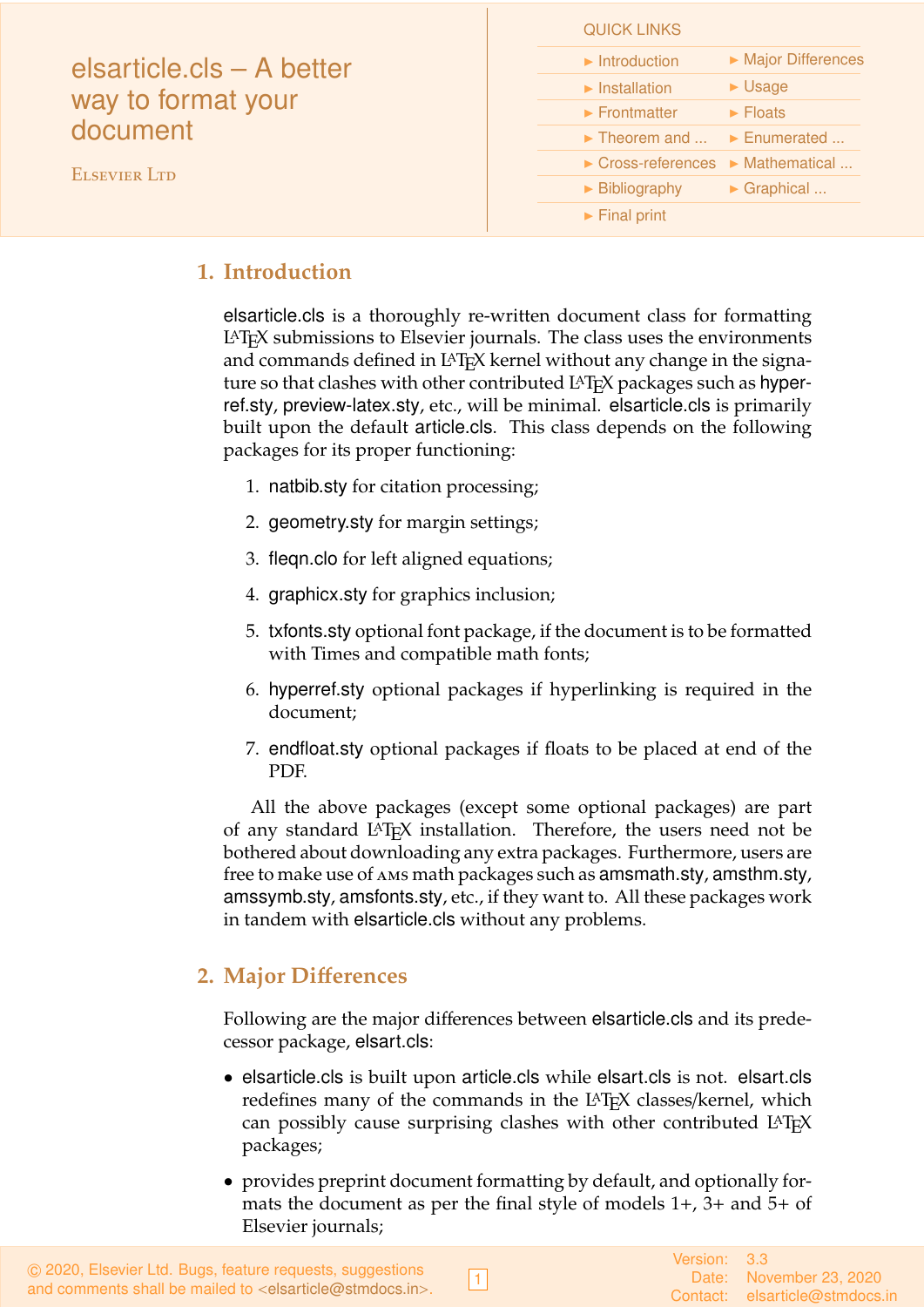| elsarticle.cls - A better<br>way to format your<br>document<br><b>ELSEVIER LTD</b> | <b>QUICK LINKS</b>                                              |                                  |
|------------------------------------------------------------------------------------|-----------------------------------------------------------------|----------------------------------|
|                                                                                    | $\blacktriangleright$ Introduction                              | Major Differences                |
|                                                                                    | $\blacktriangleright$ Installation                              | $\triangleright$ Usage           |
|                                                                                    | $\blacktriangleright$ Frontmatter                               | $\blacktriangleright$ Floats     |
|                                                                                    | $\blacktriangleright$ Theorem and                               | $\blacktriangleright$ Enumerated |
|                                                                                    | $\triangleright$ Cross-references $\triangleright$ Mathematical |                                  |
|                                                                                    | $\blacktriangleright$ Bibliography                              | $\triangleright$ Graphical       |
|                                                                                    | $\blacktriangleright$ Final print                               |                                  |
|                                                                                    |                                                                 |                                  |

- some easier ways for formatting list and theorem environments are provided while people can still use amsthm.sty package;
- natbib.sty is the main citation processing package which can comprehensively handle all kinds of citations and works perfectly with hyperref.sty in combination with hypernat.sty;
- long title pages are processed correctly in preprint and final formats.

# <span id="page-1-0"></span>**3. Installation**

The package is available at author resources page at Elsevier ([http:](http://www.elsevier.com/locate/latex) [//www.elsevier.com/locate/latex](http://www.elsevier.com/locate/latex)). It can also be found in any of the nodes of the Comprehensive T<sub>E</sub>X Archive Network (CTAN), one of the primary nodes being [http://tug.ctan.org/tex-archive/macros/](http://tug.ctan.org/tex-archive/macros/latex/contrib/elsarticle/) [latex/contrib/elsarticle/](http://tug.ctan.org/tex-archive/macros/latex/contrib/elsarticle/). Please download the elsarticle.dtx which is a composite class with documentation and elsarticle.ins which is the LAT<sub>EX</sub> installer file. When we compile the elsarticle ins with LAT<sub>EX</sub> it provides the class file, elsarticle.cls by stripping off all the documentation from the \*.dtx file. The class may be moved or copied to a place, usually, \$TEXMF/tex/latex/elsevier/, or a folder which will be read by LATEX during document compilation. The T<sub>E</sub>X file database needs updation after moving/copying class file. Usually, we use commands like mktexlsr or texhash depending upon the distribution and operating system.

# <span id="page-1-1"></span>**4. Usage**

The class should be loaded with the command:

\documentclass[<options>]{elsarticle}

where the options can be the following:

- preprint default option which format the document for submission to Elsevier journals.
- review similar to the preprint option, but increases the baselineskip to facilitate easier review process.
- 1p formats the article to the look and feel of the final format of model 1+ journals. This is always single column style.
- 3p formats the article to the look and feel of the final format of model 3+ journals. If the journal is a two column model, use twocolumn option in combination.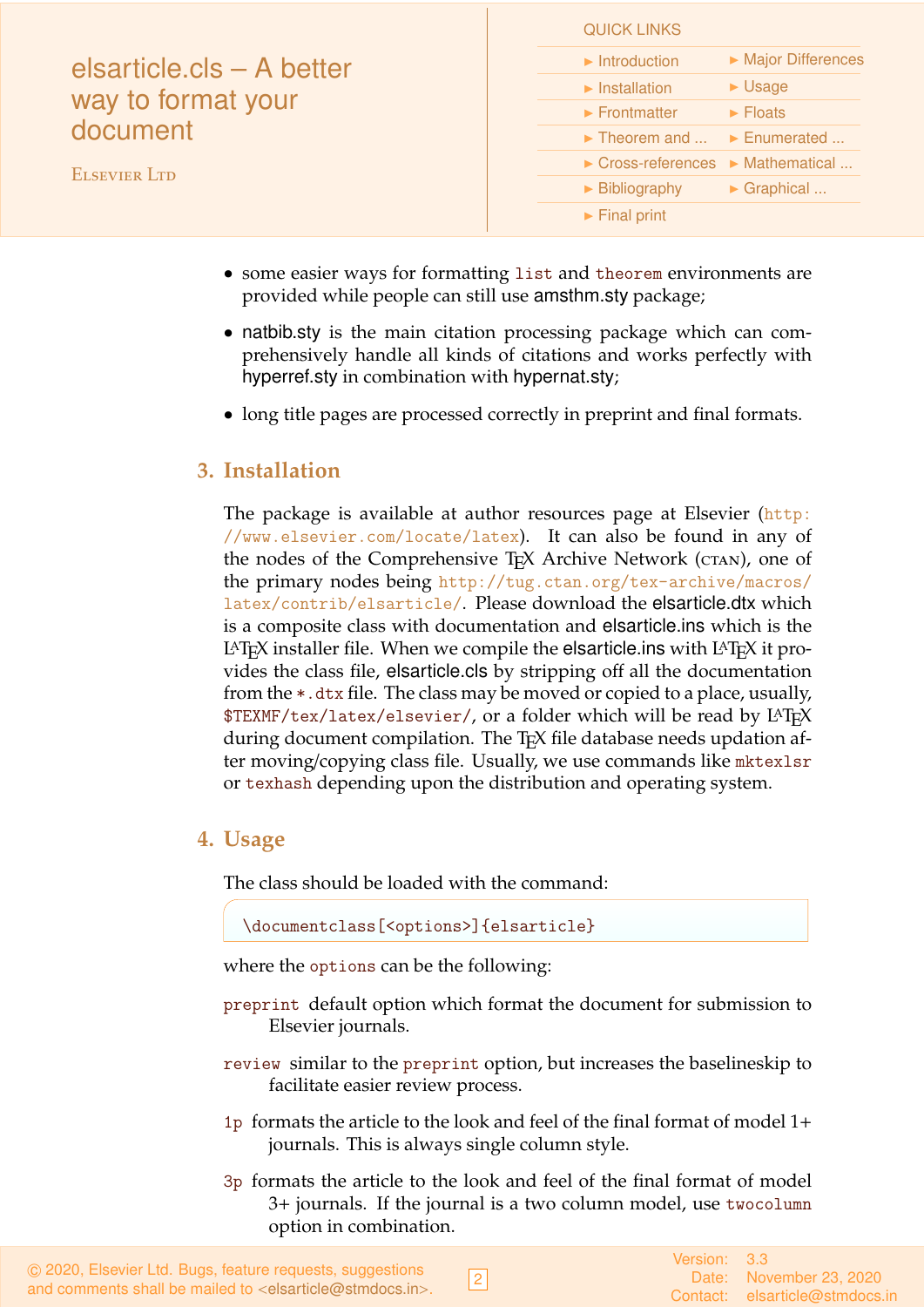| elsarticle.cls – A better<br>way to format your<br>document | QUIUN LIIYNƏ                                                    |                                  |
|-------------------------------------------------------------|-----------------------------------------------------------------|----------------------------------|
|                                                             | $\blacktriangleright$ Introduction                              | Major Differences                |
|                                                             | $\blacktriangleright$ Installation                              | $\blacktriangleright$ Usage      |
|                                                             | $\blacktriangleright$ Frontmatter                               | $\blacktriangleright$ Floats     |
|                                                             | $\blacktriangleright$ Theorem and                               | $\blacktriangleright$ Enumerated |
| <b>ELSEVIER LTD</b>                                         | $\triangleright$ Cross-references $\triangleright$ Mathematical |                                  |
|                                                             | $\blacktriangleright$ Bibliography                              | $\triangleright$ Graphical       |
|                                                             | $\blacktriangleright$ Final print                               |                                  |
|                                                             |                                                                 |                                  |

5p formats for model 5+ journals. This is always of two column style.

 $Q$ LILOIZ LINUZC

authoryear author-year citation style of natbib.sty. If you want to add extra options of natbib.sty, you may use the options as comma delimited strings as arguments to \biboptions command. An example would be:

\biboptions{longnamesfirst,angle,semicolon}

- number numbered citation style. Extra options can be loaded with \biboptions command.
- sort&compress sorts and compresses the numbered citations. For example, citation [1,2,3] will become [1–3].
- longtitle if front matter is unusually long, use this option to split the title page across pages with the correct placement of title and author footnotes in the first page.
- times loads txfonts.sty, if available in the system to use Times and compatible math fonts.
- reversenotenum Use alphabets as author–affiliation linking labels and use numbers for author footnotes. By default, numbers will be used as author–affiliation linking labels and alphabets for author footnotes.
- lefttitle To move title and author/affiliation block to flushleft. centertitle is the default option which produces center alignment.
- endfloat To place all floats at the end of the document.
- nonatbib To unload natbib.sty.
- doubleblind To hide author name, affiliation, email address etc. for double blind refereeing purpose.
	- All options of article.cls can be used with this document class.

The default options loaded are a4paper, 10pt, oneside, onecolumn and preprint.

## <span id="page-2-0"></span>**5. Frontmatter**

There are two types of frontmatter coding:

(1) each author is connected to an affiliation with a footnote marker; hence all authors are grouped together and affiliations follow;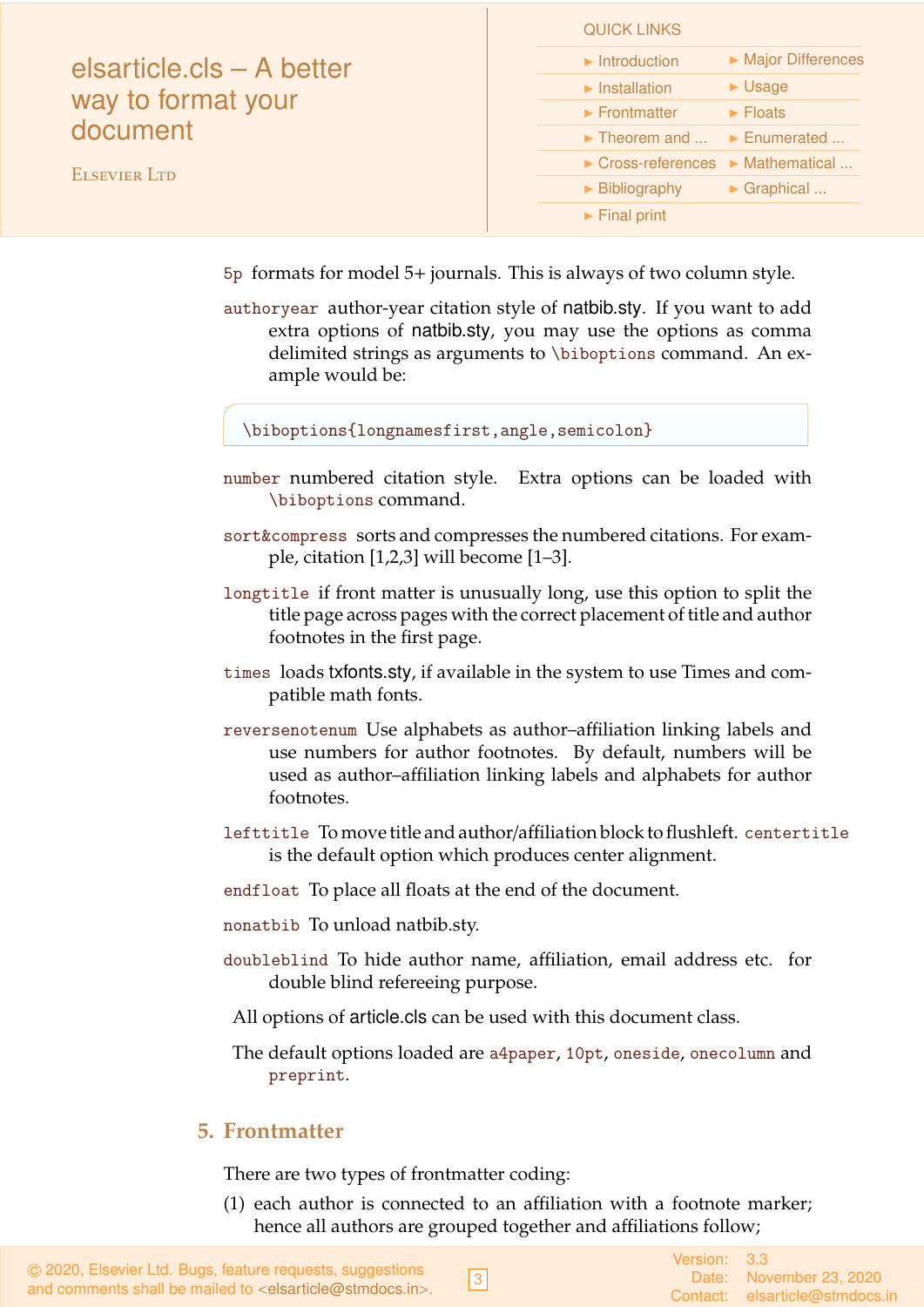| elsarticle.cls – A better<br>way to format your<br>document |                                                                 |                              |
|-------------------------------------------------------------|-----------------------------------------------------------------|------------------------------|
|                                                             | $\blacktriangleright$ Introduction                              | Major Differences            |
|                                                             | $\blacktriangleright$ Installation                              | $\blacktriangleright$ Usage  |
|                                                             | $\blacktriangleright$ Frontmatter                               | $\blacktriangleright$ Floats |
|                                                             | $\blacktriangleright$ Theorem and                               | Enumerated                   |
| <b>ELSEVIER LTD</b>                                         | $\triangleright$ Cross-references $\triangleright$ Mathematical |                              |
|                                                             | $\blacktriangleright$ Bibliography                              | $\triangleright$ Graphical   |
|                                                             | $\blacktriangleright$ Final print                               |                              |
|                                                             |                                                                 |                              |

(2) authors of same affiliations are grouped together and the relevant affiliation follows this group.

QUICK LINKS

An example of coding the first type is provided below.

```
\title{This is a specimen title\tnoteref{t1,t2}}
\tnotetext[t1]{This document is the results of the research
 project funded by the National Science Foundation.}
\tnotetext[t2]{The second title footnote which is a longer
  text matter to fill through the whole text width and
 overflow into another line in the footnotes area of the
 first page.}
```

```
\author[1]{Jos Migchielsen\corref{cor1}%
 \fnref{fn1}}
\ead{J.Migchielsen@elsevier.com}
```

```
\author[2]{CV Radhakrishnan\fnref{fn2}}
\ead{cvr@sayahna.org}
```

```
\author[3]{CV Rajagopal\fnref{fn1,fn3}}
\ead[url]{www.stmdocs.in}
```
\cortext[cor1]{Corresponding author} \fntext[fn1]{This is the first author footnote.} \fntext[fn2]{Another author footnote, this is a very long footnote and it should be a really long footnote. But this footnote is not yet sufficiently long enough to make two lines of footnote text.}

```
\fntext[fn3]{Yet another author footnote.}
```

```
\affiliation[1]{organization={Elsevier B.V.},
          addressline={Radarweg 29},
          postcode={1043 NX},
          city={Amsterdam},
          country={The Netherlands}}
```

```
\affiliation[2]{organization={Sayahna Foundation},
          addressline={JWRA 34, Jagathy},
          city={Trivandrum}
          postcode={695014},
          country={India}}
```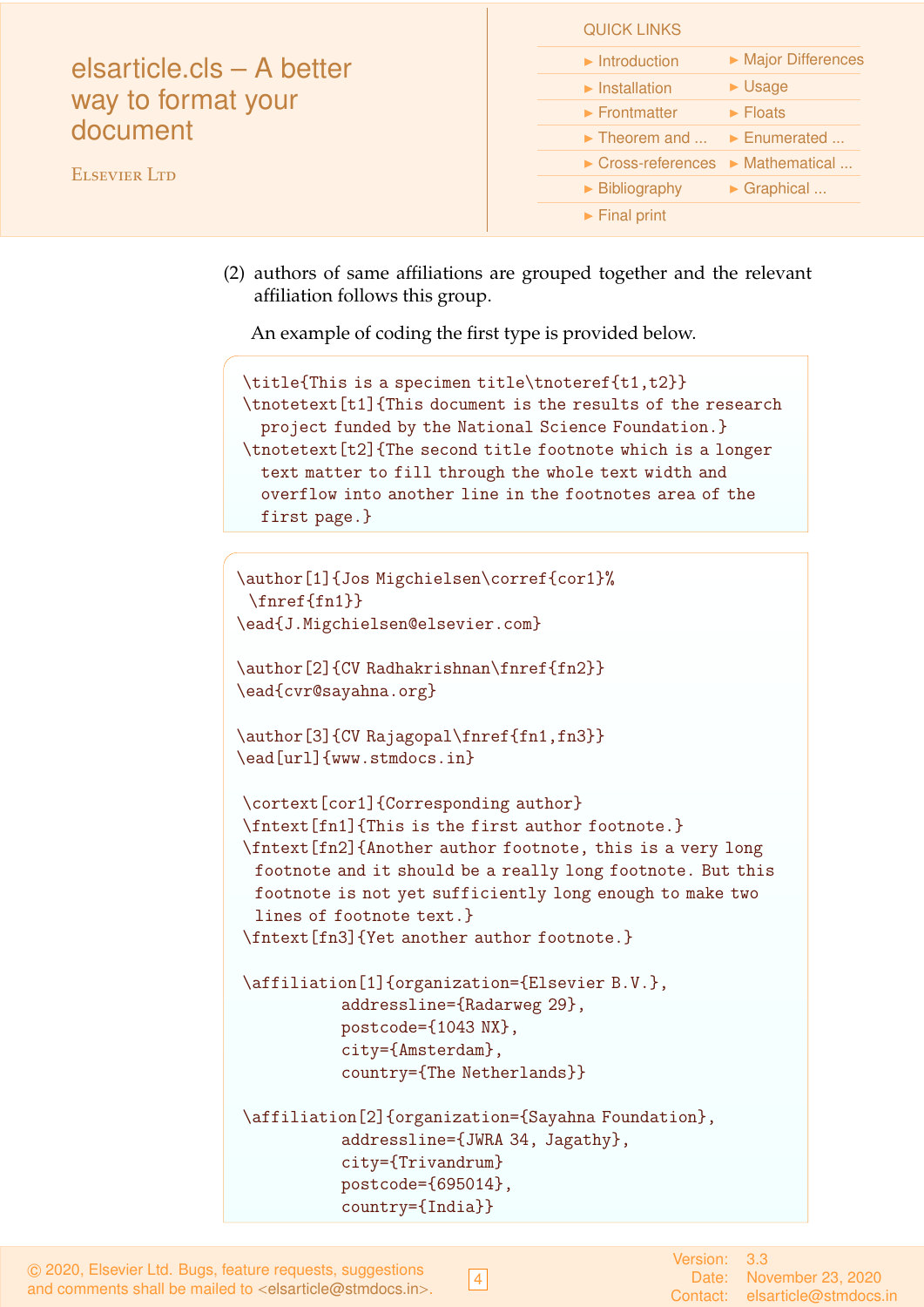| elsarticle.cls - A better |
|---------------------------|
| way to format your        |
| document                  |

ELSEVIER LTD

### QUICK LINKS

| $\blacktriangleright$ Introduction                              | Major Differences            |
|-----------------------------------------------------------------|------------------------------|
| $\blacktriangleright$ Installation                              | $\blacktriangleright$ Usage  |
| $\blacktriangleright$ Frontmatter                               | $\blacktriangleright$ Floats |
| $\triangleright$ Theorem and $\triangleright$ Enumerated        |                              |
| $\triangleright$ Cross-references $\triangleright$ Mathematical |                              |
| $\blacktriangleright$ Bibliography                              | $\triangleright$ Graphical   |
| $\blacktriangleright$ Final print                               |                              |

\affiliation[3]{organization={STM Document Engineering Pvt Ltd.}, addressline={Mepukada, Malayinkil}, city={Trivandrum} postcode={695571}, country={India}} In this work we demonstrate *a<sup>b</sup>* the formation Y 1 of a new type of polariton on the interface

*Sayahna Foundations, JWRA 34, Jagathy, Trivandrum 695014, India* CV Rajagopalis (1989)<br>1900 - Paul Barbara, politik (1989)<br>1910 - Paul Barbara, politik (1989)

The output of the above T<sub>E</sub>X source is given in Clips 1 and [2.](#page-4-1) The he[ad](#page-4-0)er portion or title area is given in Clip 1 and the footer area is given in Clip [2.](#page-4-1) between a cuprous oxide slab and a polystyrene micro-sphere placed on the slab. The evanescent The output of the above  $I_{\text{E}}X$  source is given in Clips 1 and 2. The  $\lim_{n \to \infty} 2$  long life-time, which is determined only by its excitonic and  $\frac{1}{2}$ 

<span id="page-4-0"></span>

<span id="page-4-1"></span> $\frac{1}{2}$  line in the footnotes area of the first page. ∗Corresponding author

field of the resonant whispering gallery mode (WGM) of the micro sphere has a substantial *Email addresses:* J.Migchielsen@elsevier.com (Jos Migchielsen), cvr@sayahna.org (CV Radhakrishnan) URL: www.stmdocs.in (CV Rajagopal)

<sup>1</sup>This is the first author footnote.

This is the first author footnote.<br><sup>2</sup>Another author footnote, this is a very long footnote and it should be a really long footnote. But this footnote is not yet sufficiently long enough to make two lines of footnote text.

*Preprint submitted to Elsevier June 8, 2018*

that the that the this excited and can be utilized and can be utilized for possible BEC. The spatial coherence of the spatial coherence of the spatial coherence of the spatial coherence of the spatial coherence of the spat <sup>3</sup>Yet another author footnote.

Most of the commands such as \title, \author, \affiliation are self explanatory. Various components are linked to each other by a (to link title note to title);  $\overline{\ }$  (to link corresponding author text to names). TEX needs two compilations to resolve the footnote marks in the duce, the interest into the factors in the second line-time the some factors in the preamble part. Given below are the syntax of various note marks and prede to the photon bath, one must be photon bath, one must be photon bath, one must be photon bath, one must be photon by the must be photon by predentil reflection because the corresponding mixed polaritons in the photon-matter states called polaritons  $\frac{1}{2}$ . label–reference mechanism; for instance, title footnote is linked to the title with a footnote mark generated by referring to the \label string of the \tnotetext. We have used similar commands such as \tnoteref corresponding author); \fnref (to link footnote text to the relevant author note texts.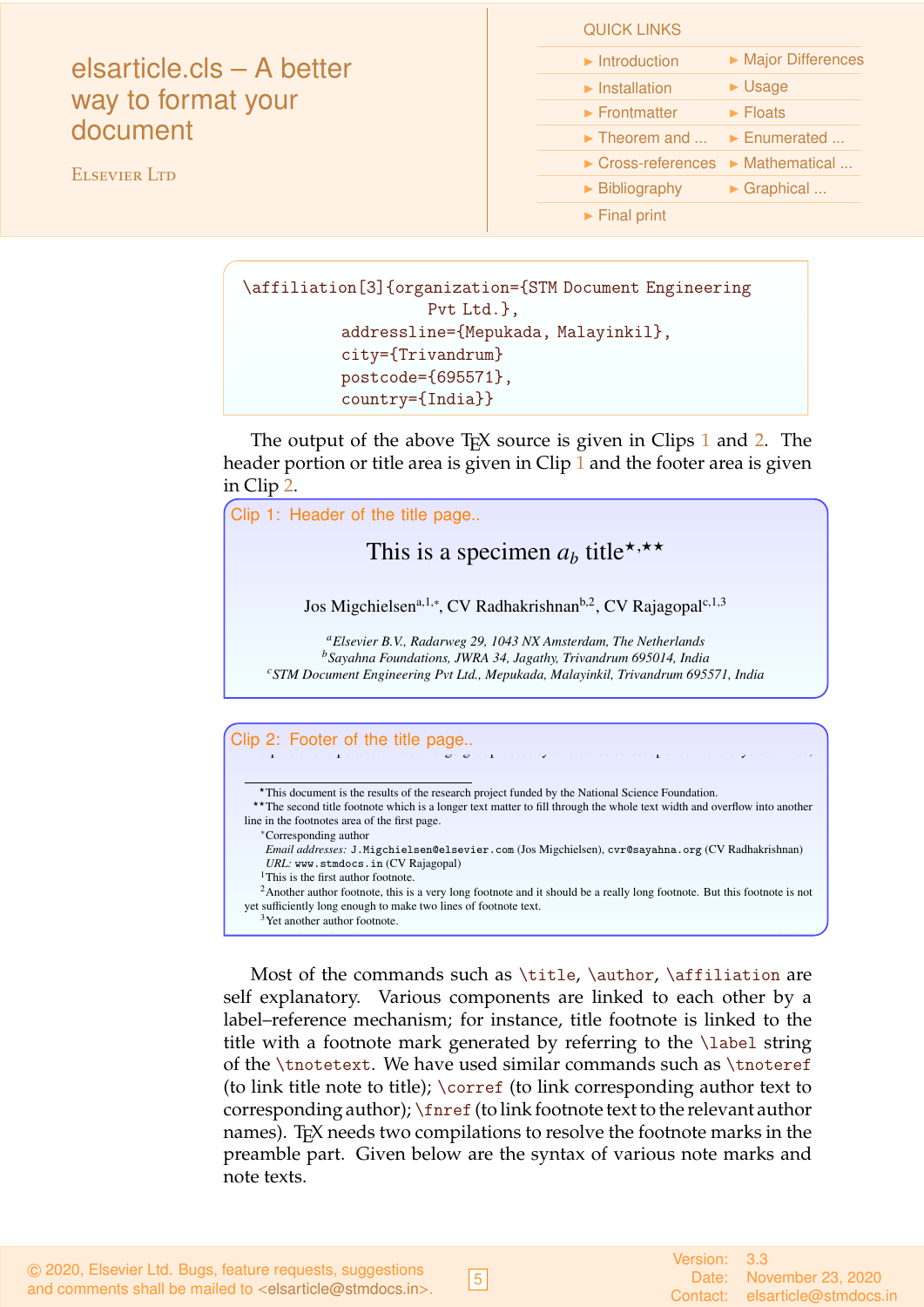# elsarticle.cls – A better way to format your document

ELSEVIER LTD

QUICK LINKS

| $\blacktriangleright$ Introduction | Major Differences            |
|------------------------------------|------------------------------|
| $\blacktriangleright$ Installation | $\blacktriangleright$ Usage  |
| $\blacktriangleright$ Frontmatter  | $\blacktriangleright$ Floats |
| $\blacktriangleright$ Theorem and  | Enumerated                   |
| $\triangleright$ Cross-references  | Mathematical                 |
| $\triangleright$ Bibliography      | Graphical                    |
| $\blacktriangleright$ Final print  |                              |

```
\tnoteref{<label(s)>}
\corref{<label(s)>}
\fnref{<label(s)>}
\tnotetext[<label>]{<title note text>}
\cortext[<label>]{<corresponding author note text>}
\fntext[<label>]{<author footnote text>}
```
where  $\langle$ label(s)> can be either one or more comma delimited label strings. The optional arguments to the \author command holds the ref label(s) of the address(es) to which the author is affiliated while each \affiliation command can have an optional argument of a label. In the same manner, \tnotetext, \fntext, \cortext will have optional arguments as their respective labels and note text as their mandatory argument.

The following example code provides the markup of the second type of author-affiliation.

```
\author{Jos Migchielsen\corref{cor1}%
 \fnref{fn1}}
\ead{J.Migchielsen@elsevier.com}
\affiliation[1]{organization={Elsevier B.V.},
           addressline={Radarweg 29},
           postcode={1043 NX},
           city={Amsterdam},
           country={The Netherlands}}
\author{CV Radhakrishnan\fnref{fn2}}
\ead{cvr@sayahna.org}
\affiliation[2]{organization={Sayahna Foundation},
           addressline={JWRA 34, Jagathy},
           city={Trivandrum}
           postcode={695014},
           country={India}}
\author{CV Rajagopal\fnref{fn1,fn3}}
\ead[url]{www.stmdocs.in}
\affiliation[3]{organization={STM Document Engineering
                    Pvt Ltd.},
           addressline={Mepukada, Malayinkil},
           city={Trivandrum}
           postcode={695571},
           country={India}}
```
6

Version: 3.3 Date: November 23, 2020 Contact: elsarticle@stmdocs.in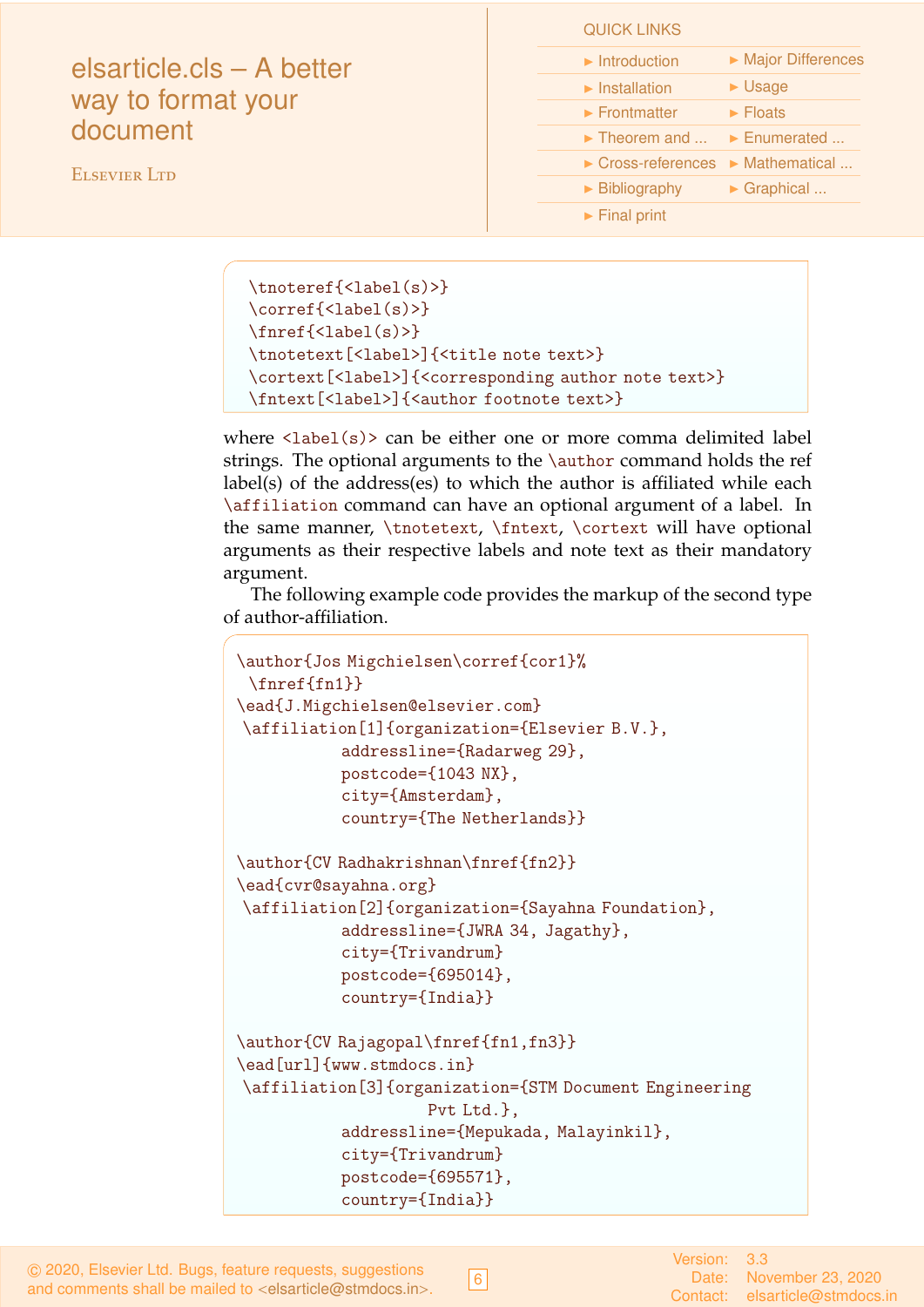| elsarticle.cls - A better<br>way to format your<br>document | $\blacktriangleright$ Introduction<br>$\blacktriangleright$ Installation | Major Differences<br>$\blacktriangleright$ Usage |
|-------------------------------------------------------------|--------------------------------------------------------------------------|--------------------------------------------------|
|                                                             | $\blacktriangleright$ Frontmatter                                        | $\blacktriangleright$ Floats                     |
|                                                             | $\triangleright$ Theorem and $\triangleright$ Enumerated                 |                                                  |
| <b>ELSEVIER LTD</b>                                         | $\triangleright$ Cross-references $\triangleright$ Mathematical          |                                                  |
|                                                             | $\blacktriangleright$ Bibliography                                       | $\triangleright$ Graphical                       |
|                                                             | $\blacktriangleright$ Final print                                        |                                                  |

\cortext[cor1]{Corresponding author} \fntext[fn1]{This is the first author footnote.} \fntext[fn2]{Another author footnote, this is a very long footnote and it should be a really long footnote. But this footnote is not yet sufficiently long enough to make two lines of footnote text.}

QUICK LINKS

The output of the above  $TrX$  source is given in Clip [3.](#page-6-0)

<span id="page-6-0"></span>Clip 3: Header of the title page...

# This is a specimen  $a_b$  title\*,\*\*

Jos Migchielsen<sup>1,∗</sup>

*Elsevier B.V., Radarweg 29, 1043 NX Amsterdam, The Netherlands*

CV Radhakrishnan<sup>2</sup>

*Sayahna Foundations, JWRA 34, Jagathy, Trivandrum 695014, India*

 $CV$  Rajagopal<sup>1,3</sup>

*STM Document Engineering Pvt Ltd., Mepukada, Malayinkil, Trivandrum 695571, India*

Clip [4](#page-6-1) shows the output after giving doubleblind class option.

<span id="page-6-1"></span>Clip 4: Double blind article.

This is a specimen  $a<sub>b</sub>$  title

In this work we demonstrate *a<sup>b</sup>* the formation Y 1 of a new type of polariton on the interface between a cuprous oxide slab and a polystyrene micro-sphere placed on the slab. The evanescent field of the resonant whispering gallery mode (WGM) of the micro sphere has a substantial gradient, and therefore effectively couples with the quadrupole 1*S* excitons in cuprous oxide.

#### $\blacksquare$  Abstract Abstract

Abstract

WGM component. The polariton lower branch has a well probability in the polariton  $\mathcal{C}$ In this work we demonstrate  $a_b$  the formation Y<sub>-1</sub> of a new type of polariton

*Keywords: The company has needed to the factor* keywords. These can be marked up in the following manner: The frontmatter part has further environments such as abstracts and

polariton on the interface between a ....  $\overline{\phantom{a}}$ (WGM) of the micro sphere has a substantial gradient, and therefore effectively effectively effectively effectively effectively effectively effectively effectively effectively effectively effectively effectively effective In this work we demonstrate the formation of a new type of  $\mathcal{A}$  abstract} \begin{abstract}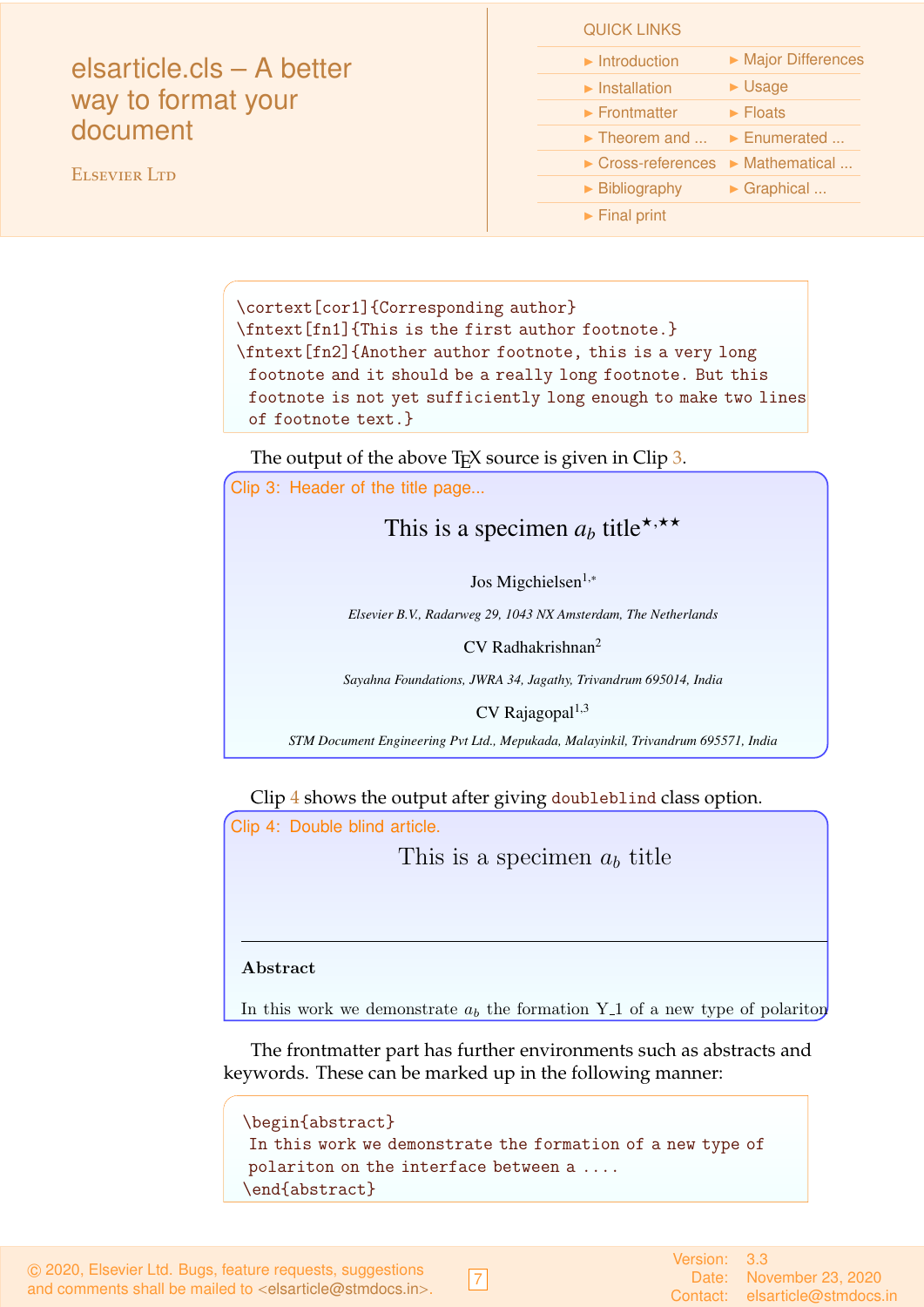| elsarticle.cls - A better |
|---------------------------|
| way to format your        |
| document                  |

ELSEVIER LTD

| <b>QUICK LINKS</b>                 |                              |
|------------------------------------|------------------------------|
| $\blacktriangleright$ Introduction | Major Differences            |
| $\blacktriangleright$ Installation | $\blacktriangleright$ Usage  |
| $\blacktriangleright$ Frontmatter  | $\blacktriangleright$ Floats |
| $\blacktriangleright$ Theorem and  | Enumerated                   |
| $\triangleright$ Cross-references  | Mathematical                 |
| $\blacktriangleright$ Bibliography | Graphical                    |
| $\blacktriangleright$ Final print  |                              |

\begin{keyword} quadruple exiton \sep polariton \sep WGM \end{keyword}

Each keyword shall be separated by a  $\sep$  command. Msc classifications shall be provided in the keyword environment with the commands \MSC. \MSC accepts an optional argument to accommodate future revisions. eg., \MSC[2008]. The default is 2000.

### **5.1. New page**

Sometimes you may need to give a page-break and start a new page after title, author or abstract. Following commands can be used for this purpose.

```
\newpageafter{title}
\newpageafter{author}
\newpageafter{abstract}
```
\newpageafter{title} typeset the title alone on one page.

\newpageafter{author} typeset the title and author details on one page.

\newpageafter{abstract} typeset the title, author details and abstract & keywords one one page.

## <span id="page-7-0"></span>**6. Floats**

Figures may be included using the command, \includegraphics in combination with or without its several options to further control graphic. \includegraphics is provided by graphic[s,x].sty which is part of any standard LAT<sub>E</sub>X distribution. graphicx sty is loaded by default. LAT<sub>E</sub>X accepts figures in the postscript format while pdfLAT<sub>E</sub>X accepts \*.pdf, \*.mps (metapost), \*.jpg and \*.png formats. pdfIAT<sub>E</sub>X does not accept graphic files in the postscript format.

The table environment is handy for marking up tabular material. If users want to use multirow.sty, array.sty, etc., to fine control/enhance the tables, they are welcome to load any package of their choice and elsarticle.cls will work in combination with all loaded packages.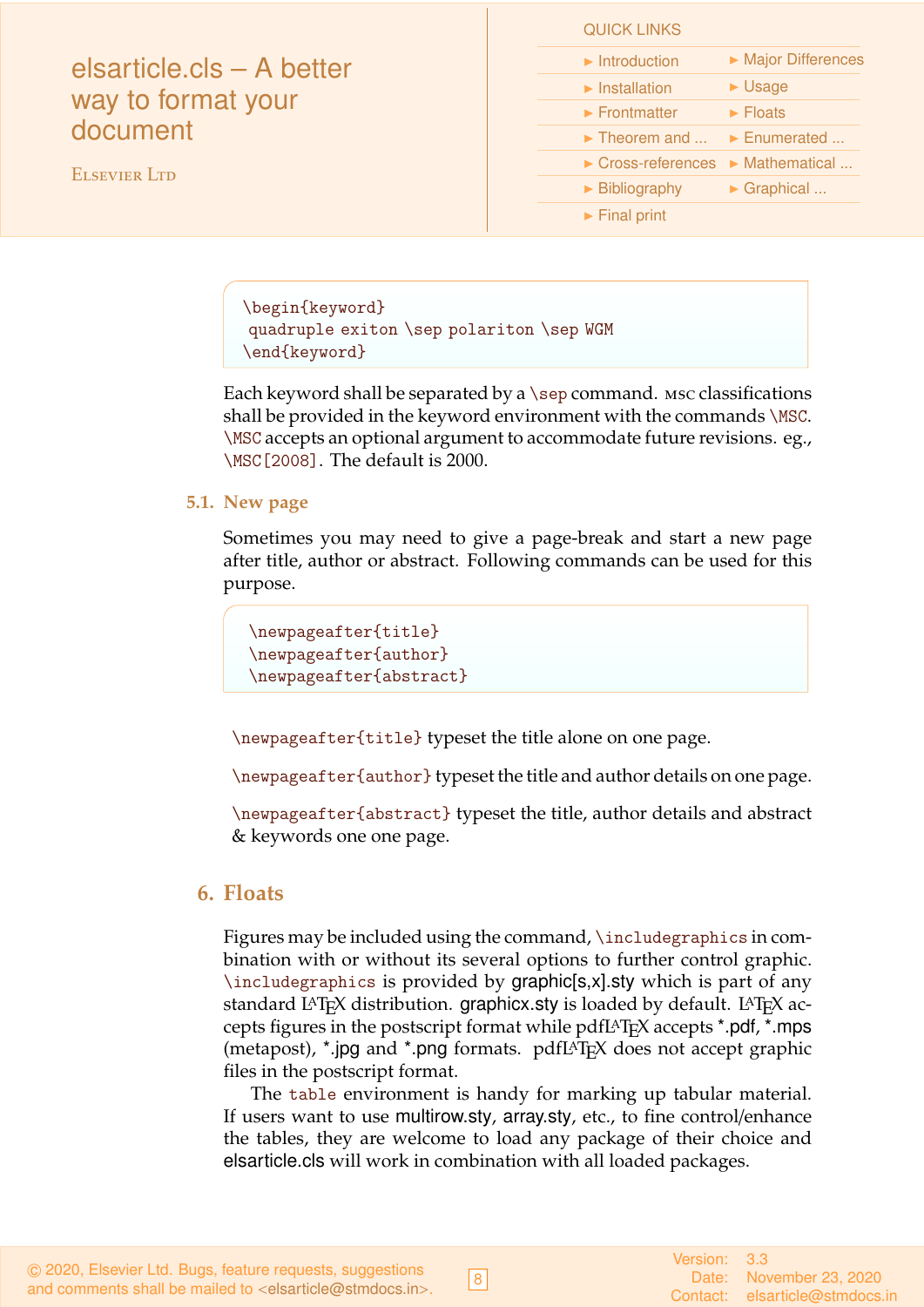| elsarticle.cls – A better<br>way to format your<br>document<br><b>ELSEVIER LTD</b> | <b>QUICK LINKS</b>                                                    |
|------------------------------------------------------------------------------------|-----------------------------------------------------------------------|
|                                                                                    | Major Differences<br>$\blacktriangleright$ Introduction               |
|                                                                                    | $\blacktriangleright$ Usage<br>$\blacktriangleright$ Installation     |
|                                                                                    | $\blacktriangleright$ Floats<br>$\blacktriangleright$ Frontmatter     |
|                                                                                    | $\blacktriangleright$ Enumerated<br>$\blacktriangleright$ Theorem and |
|                                                                                    | $\triangleright$ Cross-references $\triangleright$ Mathematical       |
|                                                                                    | $\triangleright$ Graphical<br>$\triangleright$ Bibliography           |
|                                                                                    | $\blacktriangleright$ Final print                                     |
|                                                                                    |                                                                       |

## <span id="page-8-0"></span>**7. Theorem and theorem like environments**

elsarticle.cls provides a few shortcuts to format theorems and theoremlike environments with ease. In all commands the options that are used with the \newtheorem command will work exactly in the same manner. elsarticle.cls provides three commands to format theorem or theoremlike environments:

```
\newtheorem{thm}{Theorem}
\newtheorem{lem}[thm]{Lemma}
\newdefinition{rmk}{Remark}
\newproof{pf}{Proof}
\newproof{pot}{Proof of Theorem \ref{thm2}}
```
The  $\neq$  the  $\theta$  command formats a theorem in L<sup>A</sup>T<sub>E</sub>X's default style with italicized font, bold font for theorem heading and theorem number at the right hand side of the theorem heading. It also optionally accepts an argument which will be printed as an extra heading in parentheses.

```
\begin{thm}
For system (8), consensus can be achieved with
\lceil \frac{\omega z}{\...
 \begin{eqnarray}\label{10}
  ....
  \end{eqnarray}
\end{thm}
```
Clip [5](#page-8-1) will show you how some text enclosed between the above code looks like:

```
Clip 5: \newtheorem.
    Theorem 2. For system (8), consensus can be achieved with ||T_{\omega z}(s)||_{\infty} < \gamma if there exist a symmetric
    positive definite matrix P ∈ R(n−1)×(n−1) and a scalar µ > 0 satisfying
                                       \Gamma =\begin{bmatrix} -\bar{L}^T P - P\bar{L} + U_1^T U_1 + \mu \bar{E} & P U_1^T E_1 & P U_1^T \\ E_1^T U_1 P & -\mu I & 0 \end{bmatrix}\begin{array}{c} \n \downarrow \\ \n \downarrow \\ \n \downarrow \n \end{array}\hat{U}_1 P 0 −γ<sup>2</sup>I
                                                                                                                 Ī
                                                                                                                 \cdot< 0, (10)
    where \ \bar{L} = U_1^T L U_1 and \bar{E} = U_1^T E_2^T E_2 U_1.
```
The \newdefinition command is the same in all respects as its \newtheorem counterpart except that the font shape is roman instead of italic. Both \newdefinition and \newtheorem commands automatically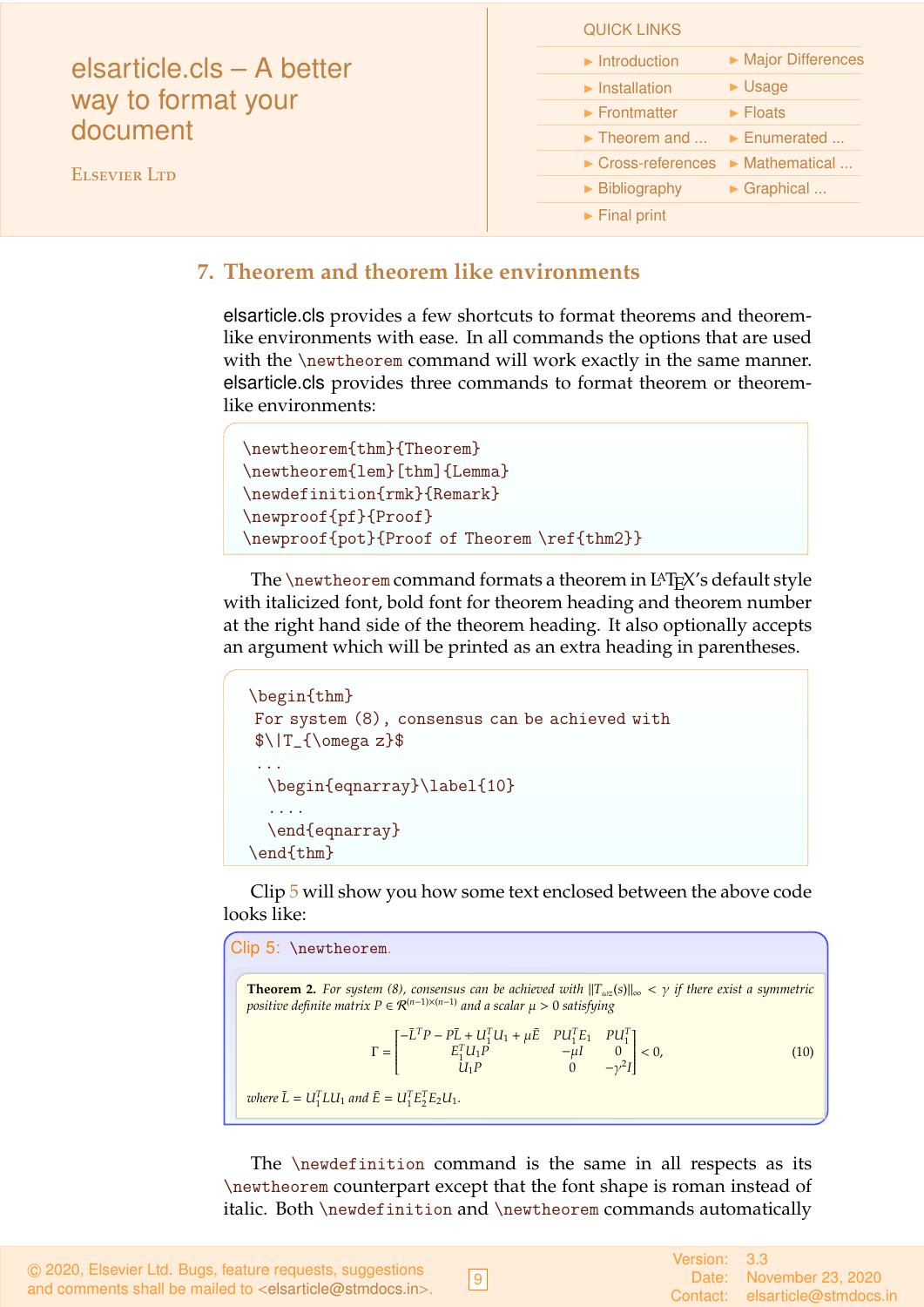| elsarticle.cls - A better |                                                                 |                              |
|---------------------------|-----------------------------------------------------------------|------------------------------|
|                           | $\blacktriangleright$ Introduction                              | Major Differences            |
|                           | $\blacktriangleright$ Installation                              | $\blacktriangleright$ Usage  |
| way to format your        | $\blacktriangleright$ Frontmatter                               | $\blacktriangleright$ Floats |
| document                  | $\triangleright$ Theorem and $\triangleright$ Enumerated        |                              |
| <b>ELSEVIER LTD</b>       | $\triangleright$ Cross-references $\triangleright$ Mathematical |                              |
|                           | $\triangleright$ Bibliography                                   | $\triangleright$ Graphical   |
|                           | $\blacktriangleright$ Final print                               |                              |
|                           |                                                                 |                              |

define counters for the environments defined.

Clip 6: \newdefinition.

**Remark 3.** We remark that; when the ratio  $h/\lambda$  tends to 0, the expression  $\lambda L(r,s) = -(s-r)/(4\left(\frac{h}{\lambda}\right)^2 +$ (*r*−*s*) 2 ) tends to 1/(*r*−*s*) which is a singular function. This means that the expression λ*L*(*r*,*s*) is not well behaved for the small values of *h*/λ. Consequently, for the solution to converge, the integrals of (10) and (11) must be evaluated with a large number of nodes. In our numerical applications (cf. section 5), we use 100 nodes to evaluate these integrals. With the smallest value of  $h/\lambda = 0.02$ , the convergence is good with  $N = 20$ .

QUICK LINKS

The \newproof command defines proof environments with upright font shape. No counters are defined.

Clip 7: \newproof.

**Proof of Theorem 2.** Proof follows straightforward from Lemma 3 and Theorem 1. However, it should be emphasized that all possible  $\bar{L}_{\sigma(t)}$  should share a common Lyapunov function  $V(\delta)$  =  $\delta^T(t)P\delta(t)$  (see the proof of Lemma 3 in Appendix A).

Users can also make use of amsthm.sty which will override all the default definitions described above.

## <span id="page-9-0"></span>**8. Enumerated and Itemized Lists**

elsarticle.cls provides an extended list processing macros which makes the usage a bit more user friendly than the default LAT<sub>E</sub>X list macros. With an optional argument to the \begin{enumerate} command, you can change the list counter type and its attributes.

```
\begin{enumerate}[1.]
\item The enumerate environment starts with an optional
 argument '1.', so that the item counter will be suffixed
 by a period.
\item You can use 'a)' for alphabetical counter and '(i)' for
 roman counter.
\begin{enumerate}[a)]
  \item Another level of list with alphabetical counter.
  \item One more item before we start another.
```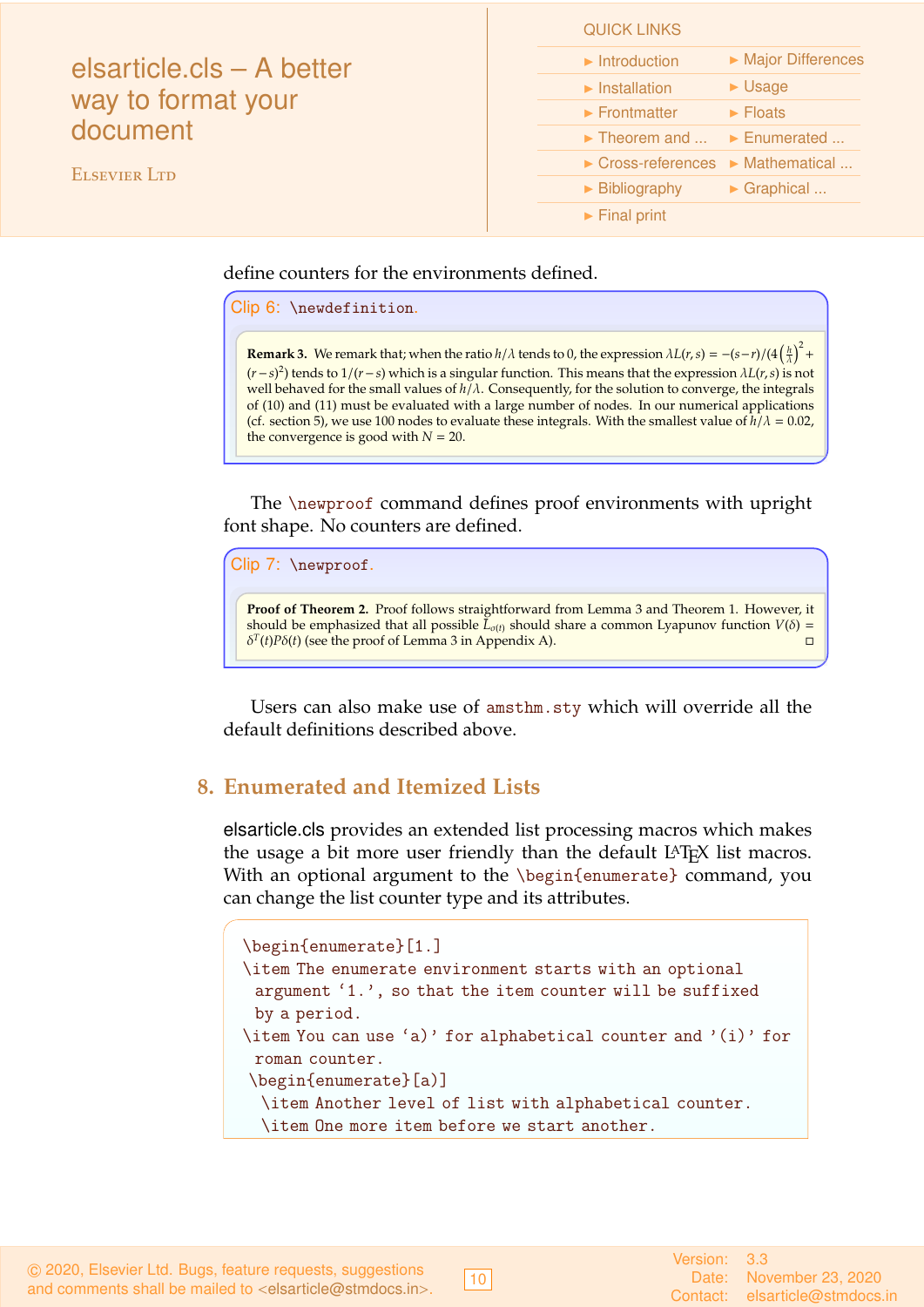# elsarticle.cls – A better way to format your document

ELSEVIER LTD

| <b>QUICK LINKS</b>                 |                              |
|------------------------------------|------------------------------|
| $\blacktriangleright$ Introduction | Major Differences            |
| $\blacktriangleright$ Installation | $\blacktriangleright$ Usage  |
| $\blacktriangleright$ Frontmatter  | $\blacktriangleright$ Floats |
| $\blacktriangleright$ Theorem and  | Enumerated                   |
| $\triangleright$ Cross-references  | Mathematical                 |
| $\blacktriangleright$ Bibliography | $\triangleright$ Graphical   |
| $\blacktriangleright$ Final print  |                              |

| 1. The enumerate environment starts with an optional argument '1.' so that the item                                                                                                                                                                                                                                                                                                                      |  |
|----------------------------------------------------------------------------------------------------------------------------------------------------------------------------------------------------------------------------------------------------------------------------------------------------------------------------------------------------------------------------------------------------------|--|
|                                                                                                                                                                                                                                                                                                                                                                                                          |  |
| counter will be suffixed by a period.<br>2. You can use '(a)' for alphabetical counter and '(i)' for roman counter.<br>a) Another level of list with alphabetical counter.<br>b) One more item before we start another.<br>(i) This item has roman numeral counter.<br>(ii) Another one before we close the third level.<br>c) Third item in second level.<br>3. All list items conclude with this step. |  |

Further, the enhanced list environment allows one to prefix a string like 'step' to all the item numbers.

```
\begin{enumerate}[Step 1.]
\item This is the first step of the example list.
\item Obviously this is the second step.
\item The final step to wind up this example.
\end{enumerate}
```
Clip 9: List – enhanced.

Step 1. This is the first step of the example list.

- Step 2. Obviously this is the second step.
- Step 3. The final step to wind up this example.

# <span id="page-10-0"></span>**9. Cross-references**

In electronic publications, articles may be internally hyperlinked. Hyperlinks are generated from proper cross-references in the article. For example, the words Fig. 1 will never be more than simple text, whereas the proper cross-reference \ref{tiger} may be turned into a hyperlink to the figure itself: Fig. 1. In the same way, the words Ref. [1] will fail to turn into a hyperlink; the proper cross-reference is \cite{Knuth96}. Cross-referencing is possible in LATEX for sections, subsections, formulae, figures, tables, and literature references.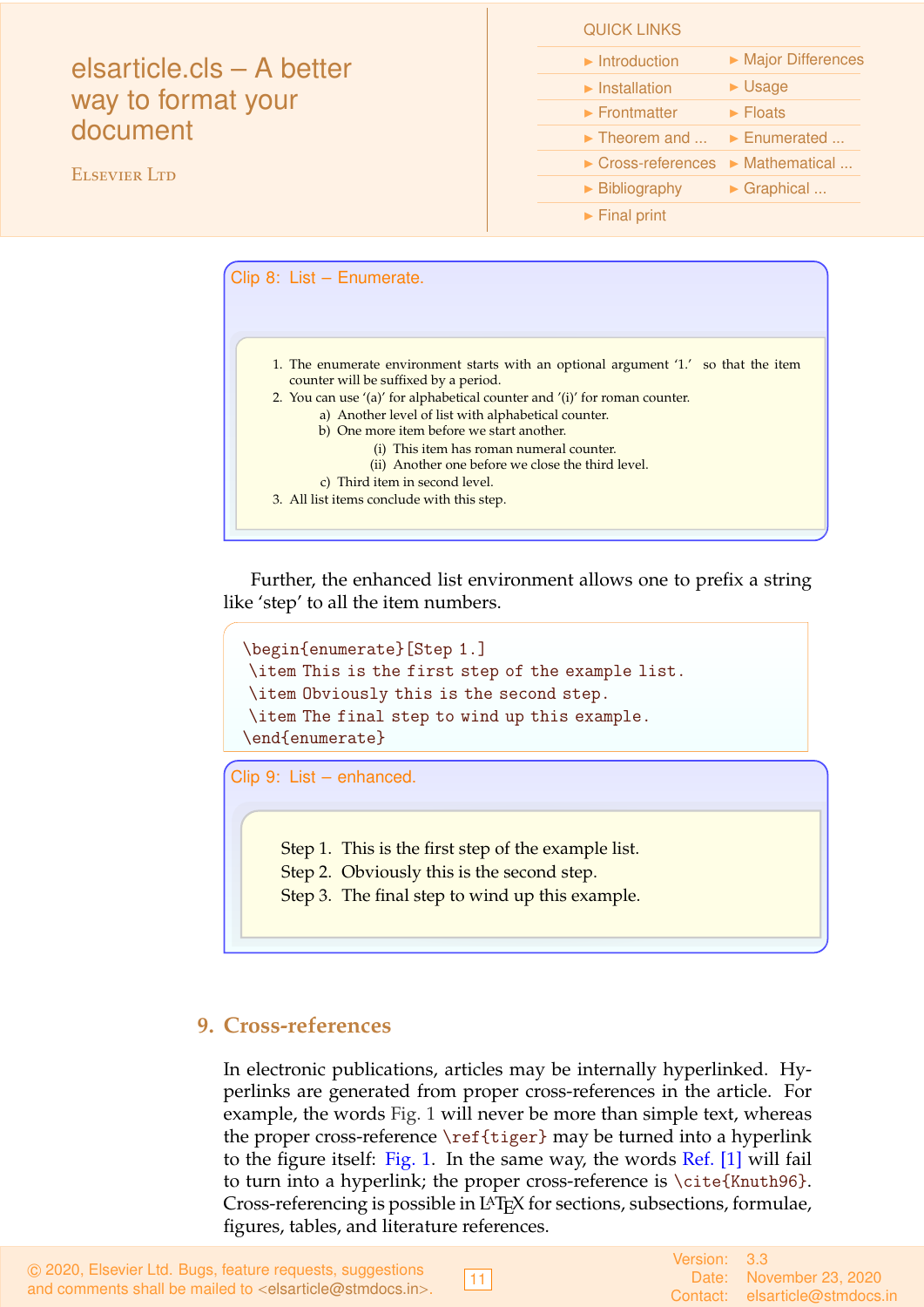|                                                                                    | <b>QUICK LINKS</b>                                                    |
|------------------------------------------------------------------------------------|-----------------------------------------------------------------------|
| elsarticle.cls - A better<br>way to format your<br>document<br><b>ELSEVIER LTD</b> | Major Differences<br>$\blacktriangleright$ Introduction               |
|                                                                                    | $\blacktriangleright$ Usage<br>$\blacktriangleright$ Installation     |
|                                                                                    | $\blacktriangleright$ Floats<br>$\blacktriangleright$ Frontmatter     |
|                                                                                    | $\blacktriangleright$ Enumerated<br>$\blacktriangleright$ Theorem and |
|                                                                                    | $\triangleright$ Cross-references $\triangleright$ Mathematical       |
|                                                                                    | $\triangleright$ Graphical<br>$\triangleright$ Bibliography           |
|                                                                                    | $\blacktriangleright$ Final print                                     |

## <span id="page-11-0"></span>**10. Mathematical symbols and formulae**

Many physical/mathematical sciences authors require more mathematical symbols than the few that are provided in standard  $L^2T_FX$ . A useful package for additional symbols is the amssymb package, developed by the American Mathematical Society. This package includes such oft-used symbols as  $\leq (\text{less} \times)$ ,  $\geq (\text{abs} \times h (\text{box}).$  Note that your T<sub>EX</sub> system should have the msam and msbm fonts installed. If you need only a few symbols, such as  $\Box$  (\Box), you might try the package latexsym.

Another point which would require authors' attention is the breaking up of long equations. When you use elsarticle.cls for formatting your submissions in the preprint mode, the document is formatted in single column style with a text width of 384pt or 5.3in. When this document is formatted for final print and if the journal happens to be a double column journal, the text width will be reduced to 224pt at for 3+ double column and 5+ journals respectively. All the nifty fine-tuning in equation breaking done by the author goes to waste in such cases. Therefore, authors are requested to check this problem by typesetting their submissions in final format as well just to see if their equations are broken at appropriate places, by changing appropriate options in the document class loading command, which is explained in section [4,](#page-1-1) [Usage.](#page-1-1) This allows authors to fix any equation breaking problem before submission for publication. elsarticle.cls supports formatting the author submission in different types of final format. This is further discussed in section [13,](#page-14-0) [Final print.](#page-14-0)

### **Displayed equations and double column journals**

Many Elsevier journals print their text in two columns. Since the preprint layout uses a larger line width than such columns, the formulae are too wide for the line width in print. Here is an example of an equation (see equation 6) which is perfect in a single column preprint format:

In normal course, articles are prepared and submitted in single column format even if the final printed article will come in a double column format journal. Here the problem is that when the article is typeset by the typesetters for paginating and fit within the single column width, they have to break the lengthy equations and align them properly. Even if most of the tasks in preparing your proof is automated, the equation breaking and aligning requires manual judgement, hence this task is manual. When there comes a manual operation that area is error prone. Author needs to check that equation pretty well.

However if authors themselves break the equation to the single column width typesetters need not want to touch these area and the proof authors get will be without any errors.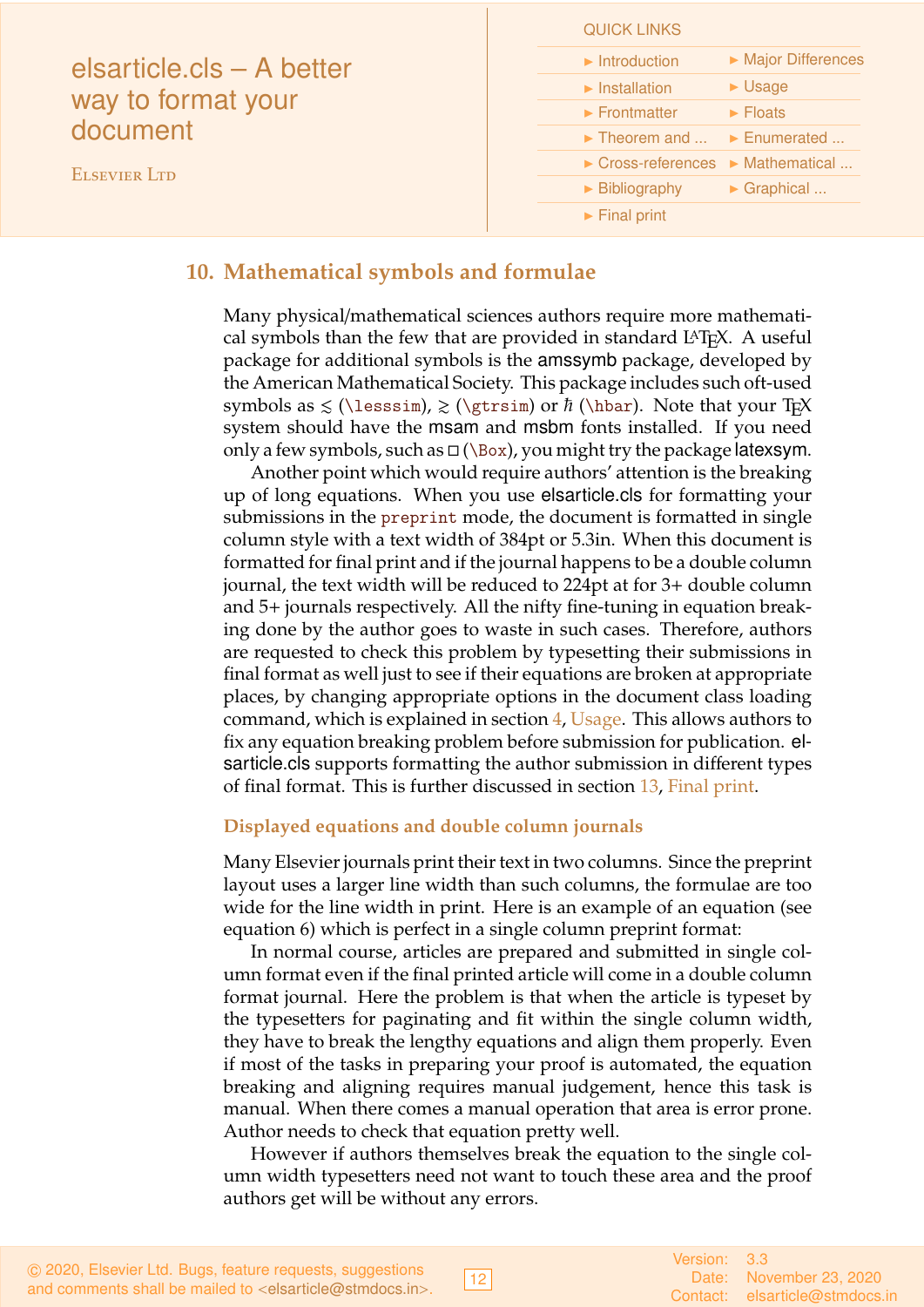# elsarticle.cls – A better way to format your document

ELSEVIER LTD

| <b>QUICK LINKS</b>                 |                                    |
|------------------------------------|------------------------------------|
| $\blacktriangleright$ Introduction | Major Differences                  |
| $\blacktriangleright$ Installation | $\blacktriangleright$ Usage        |
| $\blacktriangleright$ Frontmatter  | $\blacktriangleright$ Floats       |
| $\blacktriangleright$ Theorem and  | Enumerated                         |
| $\triangleright$ Cross-references  | $\blacktriangleright$ Mathematical |
| $\blacktriangleright$ Bibliography | $\triangleright$ Graphical         |
| $\blacktriangleright$ Final print  |                                    |

### Clip 10: See equation (6).

Here *e*, *m* are the electron charge and mass; p is the electron momentum. For the quadrupole 1*S* transition in cuprous oxide the energy of interaction can be written as:

$$
\sum_{i=0}^{\infty} An \int dx \frac{F_n(x)}{A_n + B_n} = B^n C^n \int dx \int dy \frac{G_n(x, y)}{A_n x + B_n y} + \frac{G_n(x, y)}{A_n x + B_n y}
$$
(5)

Here we introduced the initial state of the system, which transforms as irreducible representation  $^{1}\Gamma^{+}_{1}$  of the cubic centered group  $O_h$ . The final state is the *ortho*-exciton state which transforms as  ${}^{3}\Gamma_{5,xz}^{\ddagger}$  in Cartesian system or as  ${}^{3}\Gamma_{5;1,2}^{\ddagger}$  in the corresponding spherical basis.

Hence, using  $(1, 3, 4, 5)$ , one can deduce that the the coupling of the spherical harmonic compared to the plane wave ( $\hbar g_{1,2} = 124 \,\mu eV$ ) is resonantly enhanced:

$$
\frac{g_{1,39}}{g_{1,2}} = -i0.06b_{1,39} (kr_0) A_{1,39}^{1,2} (r_0 + \delta r)
$$
 (6)

Here we utilized the fact that  $B_{1,39}^{1,2} \ll A_{1,39}^{1,2}$ . While the resonant enhancement is provided by the *b*<sub>1,39</sub> Mie coefficient here, the translational coefficient reduces the effect. That is why if one tries to couple the evanescent light to the dipole transition the effect is much weaker as  $A_{1,39}^{0,1} \ll A_{1,39}^{1,2}$ .

The resulting exciton - evanescent light coupling is shown in Fig.1 Both dipole and quadrupole

When this document is typeset for publication in a model 3+ journal with double columns, the equation will overlap the second column text matter if the equation is not broken at the appropriate location. iui double columns, the equation the vector spherical harmonic addition theorem  $\mathbf{1}$ 

#### Clip 11: See equation (6) overprints into second column. <sup>1</sup>,<sup>39</sup> (*r*<sup>0</sup> + δ*r*) M*ml* + *B* <sup>1</sup>,<sup>39</sup> (*r*<sup>0</sup> + δ*r*) N*ml* (4) Here *A ml* <sup>1</sup>,<sup>39</sup> and *B ml* <sup>1</sup>,<sup>39</sup> are the translational coefficients.

in Cartesian system or

Their explicit expression can be found, for instance, in [12, 9] and are explicitly listed in the Appendix.

The bulk (incident) and evanescent polaritons in cuprous oxide are formed through the quadrupole part of the light-matter interaction:

$$
H_{int} = \frac{ie}{m\omega_{1S}} \mathbf{E}_{i,s} \cdot \mathbf{p}
$$

Figure 1: The evantum and the exciton-phage and mass, *p* is the even to the photon in the bulk exciton-photon momentum. For the quadrupole 1*S* transition in the *framework* of the coupled Here  $e$ ,  $m$  are the electron charge and mass;  $\bf{p}$  is the eleccuprous oxide the energy of interaction can be written as:

$$
\sum_{i=0}^{\infty} An \int \mathrm{d}x \frac{F_n(x)}{A_n + B_n} = B^n C^n \int \mathrm{d}x \int \mathrm{d}y \frac{G_n(x, y)}{A_n x + B_n y} + \frac{1}{A_n} \int \mathrm{d}y \frac{G_n(x, y)}{A_n + B_n y}
$$

Figure 1: The evanescent light - 1*S* quadrupole coupling (*g*1,*l*) scaled to the bulk exciton-photon coupling  $(g_{1,2})$ . The size parameter  $kr_0$ is denoted as *x* and the PMS is placed directly on the cuprous oxide sample ( $\delta r = 0$ , See also Fig.2).

### 3. Results and discussion

from momentum. For the quadrupole 1S transition in the parameter is denoted as a contract of the coupled os-<br>ton (EP) dispersion in the framework of the coupled oscoupled atom-photon or exciton-photon modes in mi-<br>  $\sum_{n=1}^{\infty}$  *A<sub>n</sub>*  $\int_{A_n} F_n(x) = p^n C^n \int_{A_n} \int_{A_n} G_n(x, y)$  *G<sub>n</sub>*(*x, gy*) *G<sub>n</sub>*(*x, gy*) cavity systems [13]. Near the resonance between  $\sum_{i=0} An \int dx \frac{I_n(x)}{A_n + B_n} = B^n C^n \int dx \int dy \frac{G_n(x,y)}{A_n x + B_n y} + \frac{G_n(x,y)\delta G_n(x,y)}{A_n x + B_n y}$  and the quadrupole exciton  $\omega_1 \approx \omega_{13}$  the EP  $rac{1}{\sqrt{1-\mu}}$  of  $\frac{1}{\mu}$   $\frac{1}{\mu}$   $\frac{1}{\mu}$   $\frac{1}{\mu}$   $\frac{1}{\mu}$   $\frac{1}{\mu}$   $\frac{1}{\mu}$   $\frac{1}{\mu}$  branches are given by the eigenvalues of the following Here we introduced the initial state of the system, which  $\frac{1}{2}$  Hamiltonian: In this section let us utilize the above calculated WGM-QE interaction to obtain the evanescent polaricillator model that has been widely used for describing coupled atom-photon or exciton-photon modes in mi-Hamiltonian:

transforms as irreducible representation  ${}^{1}\Gamma_{1}^{+}$  of the cubic  $H/\hbar = \omega_{1l} a_{x}^{\dagger} a_{x} + \omega_{1s} b_{x}^{\dagger} b_{x} + g_{1l}(x) \left( a_{k}^{\dagger} b_{x} + a_{k} b_{x}^{\dagger} \right)$ , centered group  $O_h$ . The final state is the *ortho*-exciton

+

is the subject of our future work.

state which transforms as <sup>3</sup>Γ

 $H/\hbar = \omega_{1l} a_x^{\dagger} a_x + \omega_{1S} b_x^{\dagger} b_x + g_{1l}(x) \left( a_k^{\dagger} b_x + a_x b_x^{\dagger} \right),$  (7) here *ax*, *b<sup>x</sup>* are annihilation operators for light and the

<span id="page-12-0"></span>he typesetter will try to break the equation which need not necessarily be the liking of the author or as it happens, typesetter's break point may b semantically incorrect. Therefore, authors may check their submissions for the incidence of such long equations and break the equations at the to the liking of the author or as it happens, typesetter's break point may be  $r_{\text{reco}}$  provided by the  $\frac{1}{3}$  by the  $\frac{1}{3}$ efficient places so that the thial types The typesetter will try to break the equation which need not necessarily be  $\delta$ correct places so that the final typeset copy will be as they wish.

 $|13|$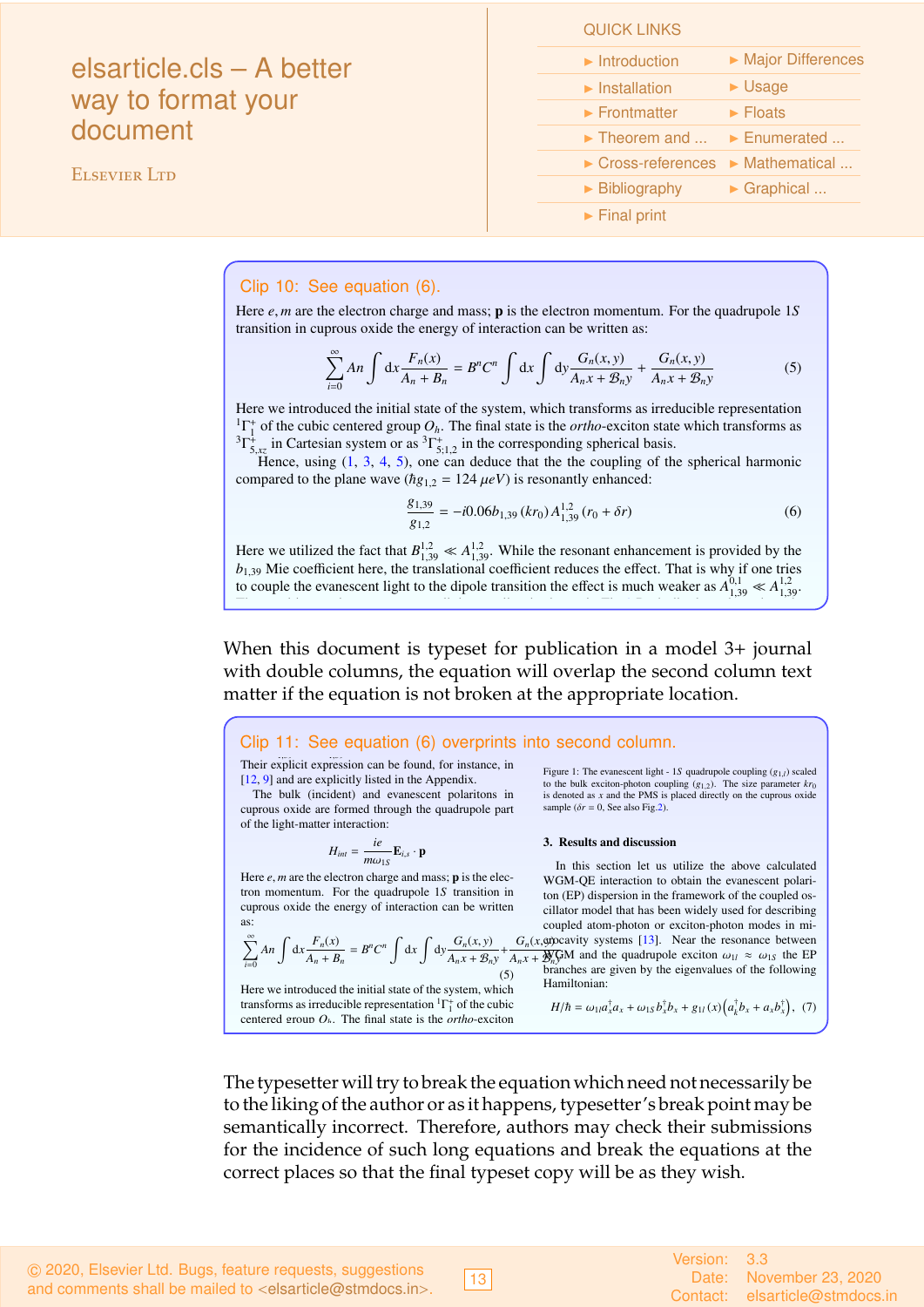| <b>QUICK LINKS</b>                                                                     |                              |
|----------------------------------------------------------------------------------------|------------------------------|
| $\blacktriangleright$ Introduction<br>elsarticle.cls – A better                        | Major Differences            |
| $\blacktriangleright$ Installation                                                     | $\blacktriangleright$ Usage  |
| way to format your<br>$\blacktriangleright$ Frontmatter                                | $\blacktriangleright$ Floats |
| document<br>$\triangleright$ Theorem and $\triangleright$ Enumerated                   |                              |
| $\triangleright$ Cross-references $\triangleright$ Mathematical<br><b>ELSEVIER LTD</b> |                              |
| $\triangleright$ Bibliography                                                          | $\triangleright$ Graphical   |
| $\blacktriangleright$ Final print                                                      |                              |

## **11. Bibliography**

Three bibliographic style files (\*.bst) are provided — elsarticle-num.bst, elsarticle-num-names.bst and elsarticle-harv.bst — the first one can be used for the numbered scheme, second one for numbered with new options of natbib.sty. The third one is for the author year scheme.

In L<sup>A</sup>T<sub>E</sub>X literature, references are listed in the thebibliography environment. Each reference is a \bibitem and each \bibitem is identified by a label, by which it can be cited in the text:

\bibitem[Elson et al.(1996)]{ESG96} is cited as \citet{ESG96}. In connection with cross-referencing and possible future hyperlinking it is not a good idea to collect more that one literature item in one \bibitem. The so-called Harvard or author-year style of referencing is enabled by the LATEX package natbib. With this package the literature can be cited as follows:

- Parenthetical: \citep{WB96} produces (Wettig & Brown, 1996).
- Textual: \citet{ESG96} produces Elson et al. (1996).
- An affix and part of a reference: \citep[e.g.][Ch. 2]{Gea97} produces (e.g. Governato et al., 1997, Ch. 2).

In the numbered scheme of citation, \cite{<label>} is used, since \citep or \citet has no relevance in the numbered scheme. natbib package is loaded by elsarticle with numbers as default option. You can change this to author-year or harvard scheme by adding option authoryear in the class loading command. If you want to use more options of the natbib package, you can do so with the \biboptions command, which is described in the section [4,](#page-1-1) [Usage.](#page-1-1) For details of various options of the natbib package, please take a look at the natbib documentation, which is part of any standard L<sup>A</sup>T<sub>F</sub>X installation.

In addition to the above standard .bst files, there are 10 journalspecific .bst files also available. Instruction for using these .bst files can be found at http://[support.stmdocs.in](http://support.stmdocs.in/wiki/index.php?title=Model-wise_bibliographic_style_files)

# <span id="page-13-0"></span>**12. Graphical abstract and highlights**

A template for adding graphical abstract and highlights are available now. This will appear as the first two pages of the PDF before the article content begins.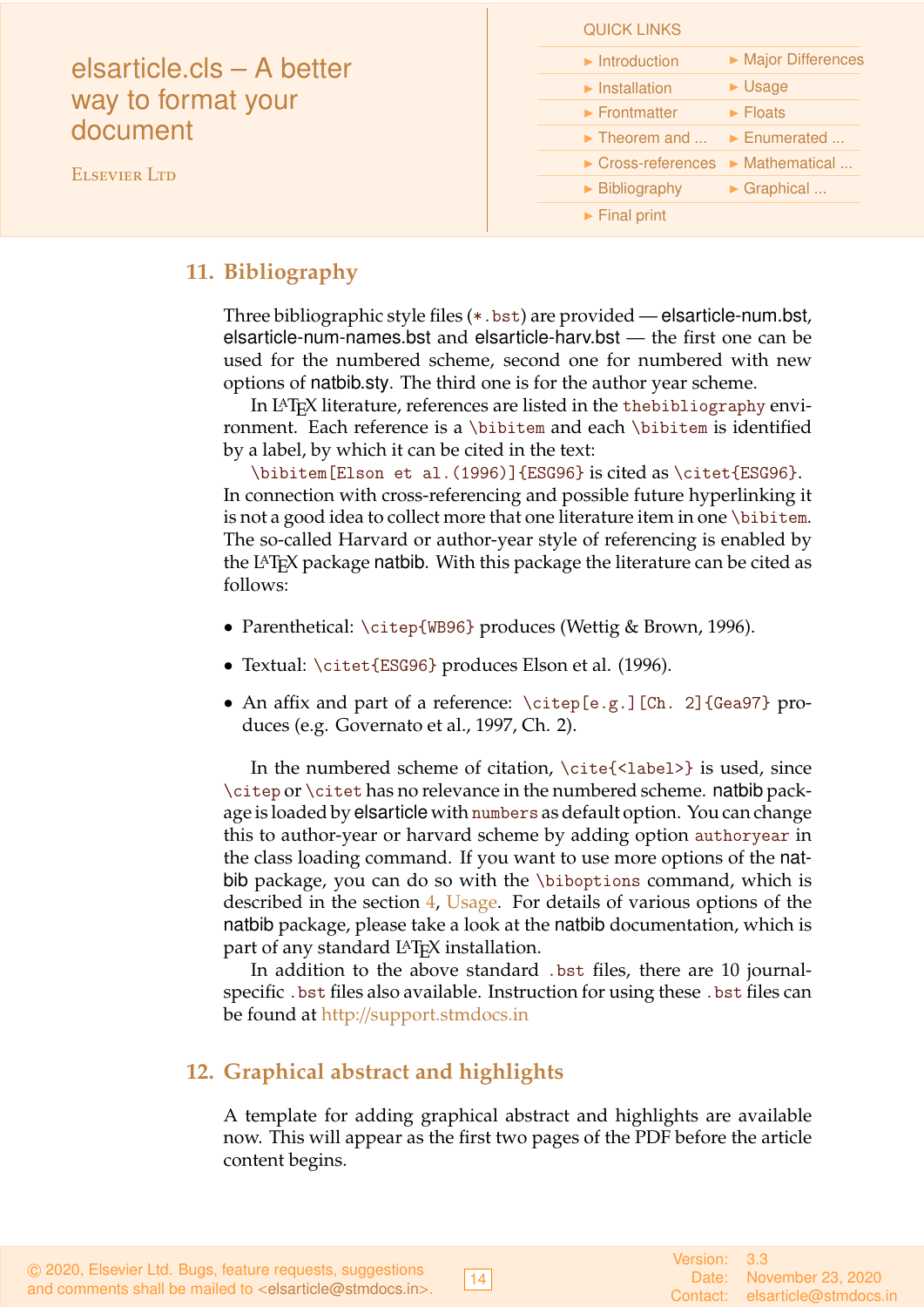|                                                             | <b>QUICK LINKS</b>                                                |
|-------------------------------------------------------------|-------------------------------------------------------------------|
| elsarticle.cls – A better<br>way to format your<br>document | Major Differences<br>$\blacktriangleright$ Introduction           |
|                                                             | $\blacktriangleright$ Usage<br>$\blacktriangleright$ Installation |
|                                                             | $\blacktriangleright$ Frontmatter<br>$\blacktriangleright$ Floats |
|                                                             | $\triangleright$ Theorem and $\triangleright$ Enumerated          |
| <b>ELSEVIER LTD</b>                                         | ▶ Cross-references ▶ Mathematical                                 |
|                                                             | $\triangleright$ Graphical<br>$\blacktriangleright$ Bibliography  |
|                                                             | $\blacktriangleright$ Final print                                 |

Please refer below to see how to code them.

| .                                                   |
|-----------------------------------------------------|
| .                                                   |
| \end{abstract}                                      |
|                                                     |
| <i><b>%Graphical abstract</b></i>                   |
| \begin{graphicalabstract}                           |
| %\includegraphics{grabs}                            |
| \end{graphicalabstract}                             |
|                                                     |
| <i><b>%Research highlights</b></i>                  |
| \begin{highlights}                                  |
| \item Research highlight 1                          |
| \item Research highlight 2                          |
| \end{highlights}                                    |
| \begin{keyword}                                     |
| %% keywords here, in the form: keyword \sep keyword |
|                                                     |
|                                                     |
|                                                     |

# <span id="page-14-0"></span>**13. Final print**

The authors can format their submission to the page size and margins of their preferred journal. elsarticle provides four class options for the same. But it does not mean that using these options you can emulate the exact page layout of the final print copy.

- 1p**:** 1+ journals with a text area of 384pt × 562pt or 13.5cm × 19.75cm or  $5.3$ in  $\times$  7.78in, single column style only.
- 3p**:** 3+ journals with a text area of 468pt × 622pt or 16.45cm × 21.9cm or  $6.5$ in  $\times$  8.6in, single column style.
- twocolumn**:** should be used along with 3p option if the journal is 3+ with the same text area as above, but double column style.
- 5p**:** 5+ with text area of 522pt × 682pt or 18.35cm × 24cm or 7.22in × 9.45in, double column style only.

Following pages have the clippings of different parts of the title page of different journal models typeset in final format.

 c 2020, Elsevier Ltd. Bugs, feature requests, suggestions and comments shall be mailed to <[elsarticle@stmdocs.in](mailto:elsarticle@stmdocs.in)>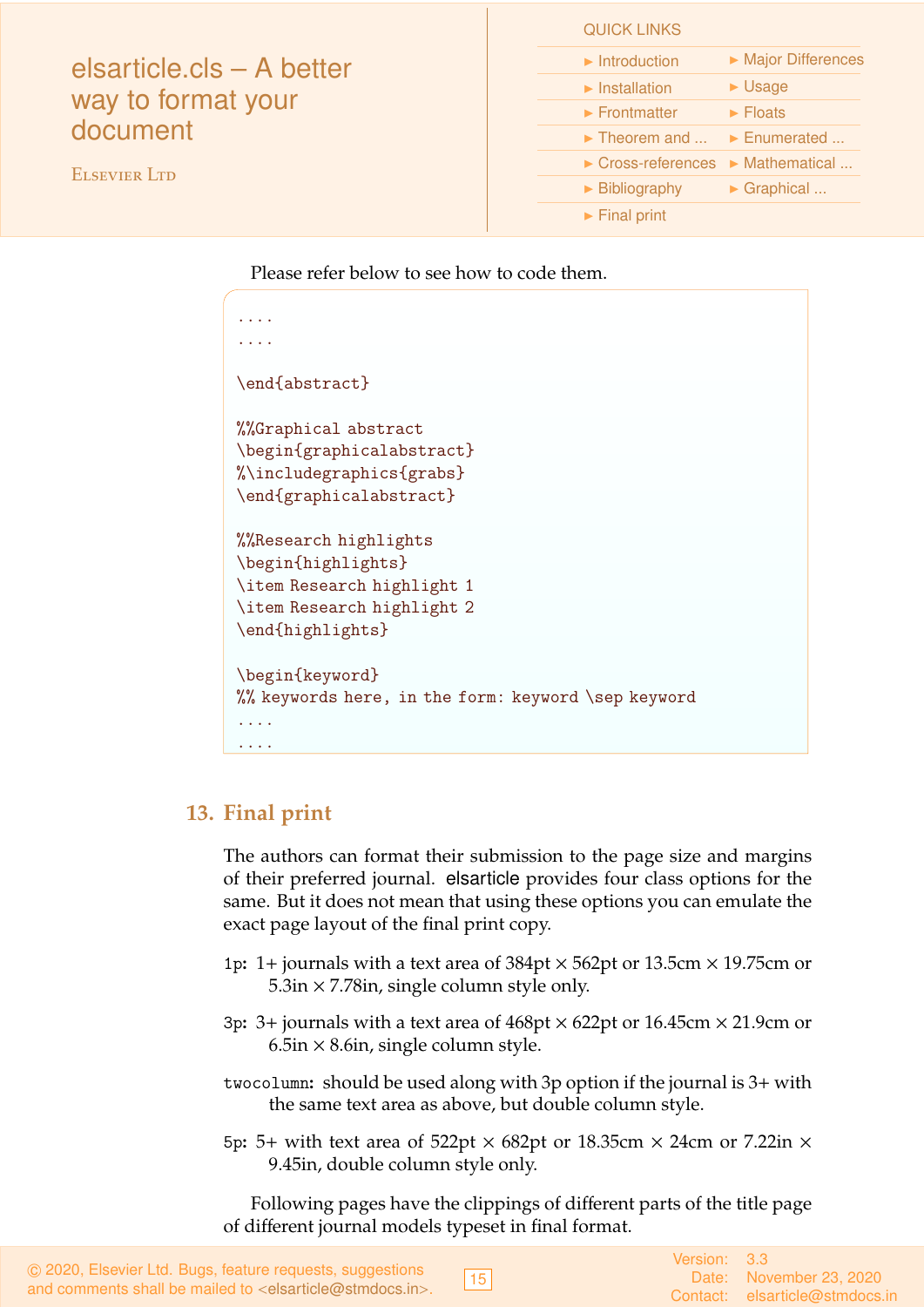|                                                                                    | <b>QUICK LINKS</b>                                                |
|------------------------------------------------------------------------------------|-------------------------------------------------------------------|
| elsarticle.cls - A better<br>way to format your<br>document<br><b>ELSEVIER LTD</b> | Major Differences<br>$\blacktriangleright$ Introduction           |
|                                                                                    | $\blacktriangleright$ Usage<br>$\blacktriangleright$ Installation |
|                                                                                    | $\blacktriangleright$ Frontmatter<br>$\blacktriangleright$ Floats |
|                                                                                    | $\triangleright$ Theorem and $\triangleright$ Enumerated          |
|                                                                                    | $\triangleright$ Cross-references $\triangleright$ Mathematical   |
|                                                                                    | $\triangleright$ Graphical<br>$\triangleright$ Bibliography       |
|                                                                                    | $\blacktriangleright$ Final print                                 |

Model 1+ and 3+ will have the same look and feel in the typeset copy when presented in this document. That is also the case with the double column 3+ and 5+ journal article pages. The only difference will be wider text width of higher models. Here are the specimen single and double column journal pages.

### This is a specimen  $a_b$  title\*,\*\*

Jos Migchielsen<sup>1,∗</sup>

*Elsevier B.V., Radarweg 29, 1043 NX Amsterdam, The Netherlands*

CV Radhakrishnan<sup>2</sup>

*Sayahna Foundations, JWRA 34, Jagathy, Trivandrum 695014, India*

CV Rajagopal<sup>1,3</sup>

*STM Document Engineering Pvt Ltd., Mepukada, Malayinkil, Trivandrum 695571, India*

### Abstract

In this work we demonstrate  $a<sub>b</sub>$  the formation Y<sub>-1</sub> of a new type of polariton on the interface [between a cuprous oxide slab and a polystyrene micro-sphere placed on the slab. The evanescent](#page-0-2) field of the resonant whispering gallery mode (WGM) of the micro sphere has a substantial gradient, and therefore effectively couples with the quadrupole 1*S* excitons in cuprous oxide. This evanescent polariton has a long life-time, which is determined only by its excitonic and WGM component. The polariton lower branch has a well pronounced minimum. This suggests that this excitation is localized and can be utilized for possible BEC. The spatial coherence of the polariton can be improved by assembling the micro-spheres into a linear chain.

*Keywords:* quadrupole exciton, polariton, WGM, BEC *JEL:* 71.35.-y, 71.35.Lk, 71.36.+c

### 1. Introduction

Although quadrupole excitons (QE) in cuprous oxide crystals are good candidates for BEC due to their narrow line-width and long life-time there are some factors impeding BEC [1, 2]. One of these factors is that due to the small but non negligible coupling to the photon bath, one must consider BEC of the corresponding mixed light-matter states called polaritons [3]. The photonlike part of the polariton has a large group velocity and tends to escape from the crystal. Thus,

\*\* The second title footnote which is a longer text matter to fill through the whole text width and overflow into another line in the footnotes area of the first page.

<sup>?</sup>This document is the results of the research project funded by the National Science Foundation.

<sup>∗</sup>Corresponding author

*Email addresses:* J.Migchielsen@elsevier.com (Jos Migchielsen), cvr@sayahna.org (CV Radhakrishnan) *URL:* www.stmdocs.in (CV Rajagopal)

<sup>&</sup>lt;sup>1</sup>This is the first author footnote.

<sup>&</sup>lt;sup>2</sup>Another author footnote, this is a very long footnote and it should be a really long footnote. But this footnote is not yet sufficiently long enough to make two lines of footnote text.

<sup>&</sup>lt;sup>3</sup>Yet another author footnote.

*Preprint submitted to Elsevier June 8, 2018*